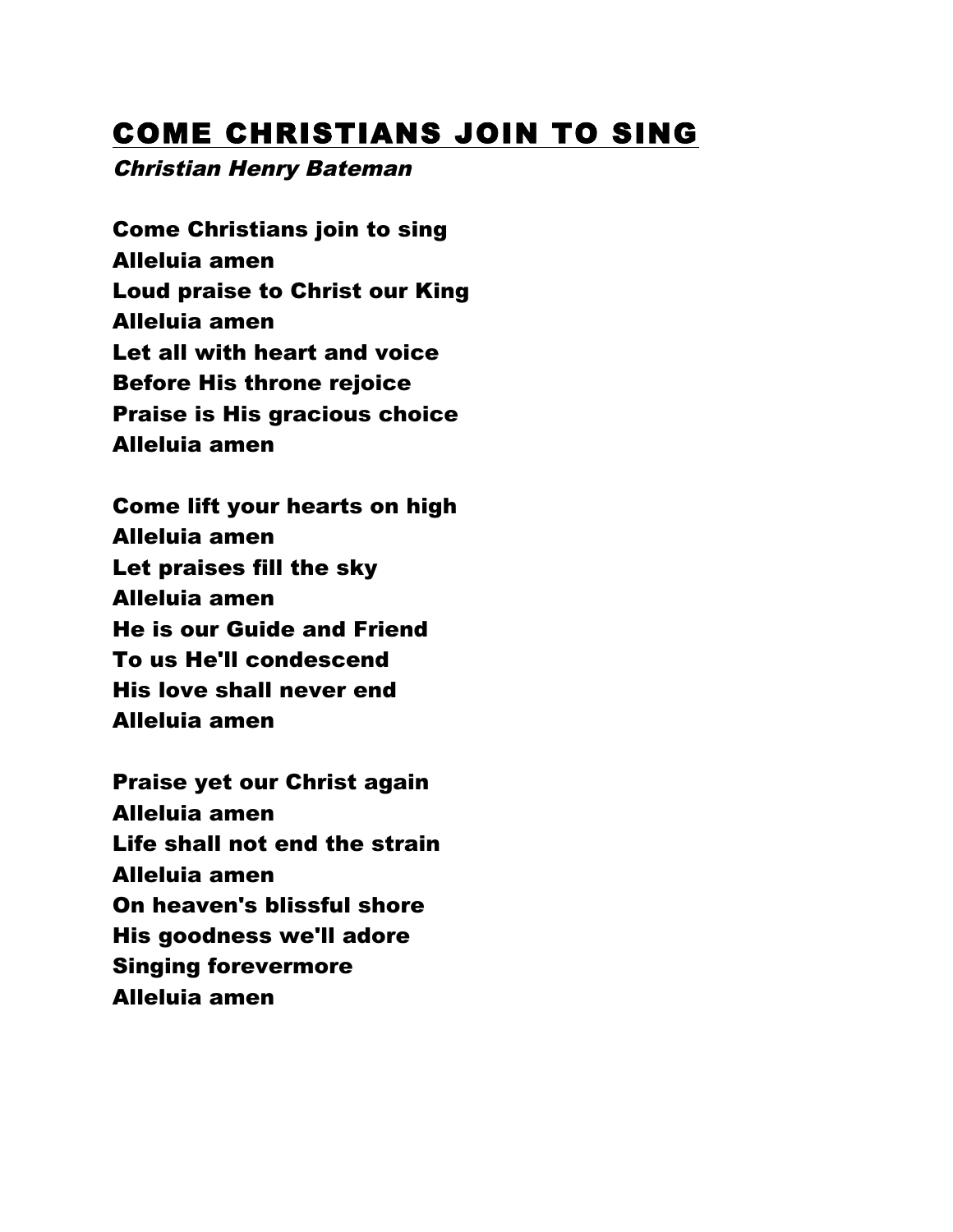### NO OTHER NAME

Freddy Rodriguez

Praise the Name above all names The one who reigns forever Still the same Praise the name Jesus name above all names The one who reigns forever Still the same Praise the name

No other name that's higher No other name that's stronger No other name forever I will praise the name No other name can heal us No other name can free us No other name so precious Praise the name

Praise the Name above all names The one who reigns forever Still the same Praise the name Jesus name above all names The one who reigns forever Still the same Praise the name

No other name that's higher No other name that's stronger No other name forever I will praise the name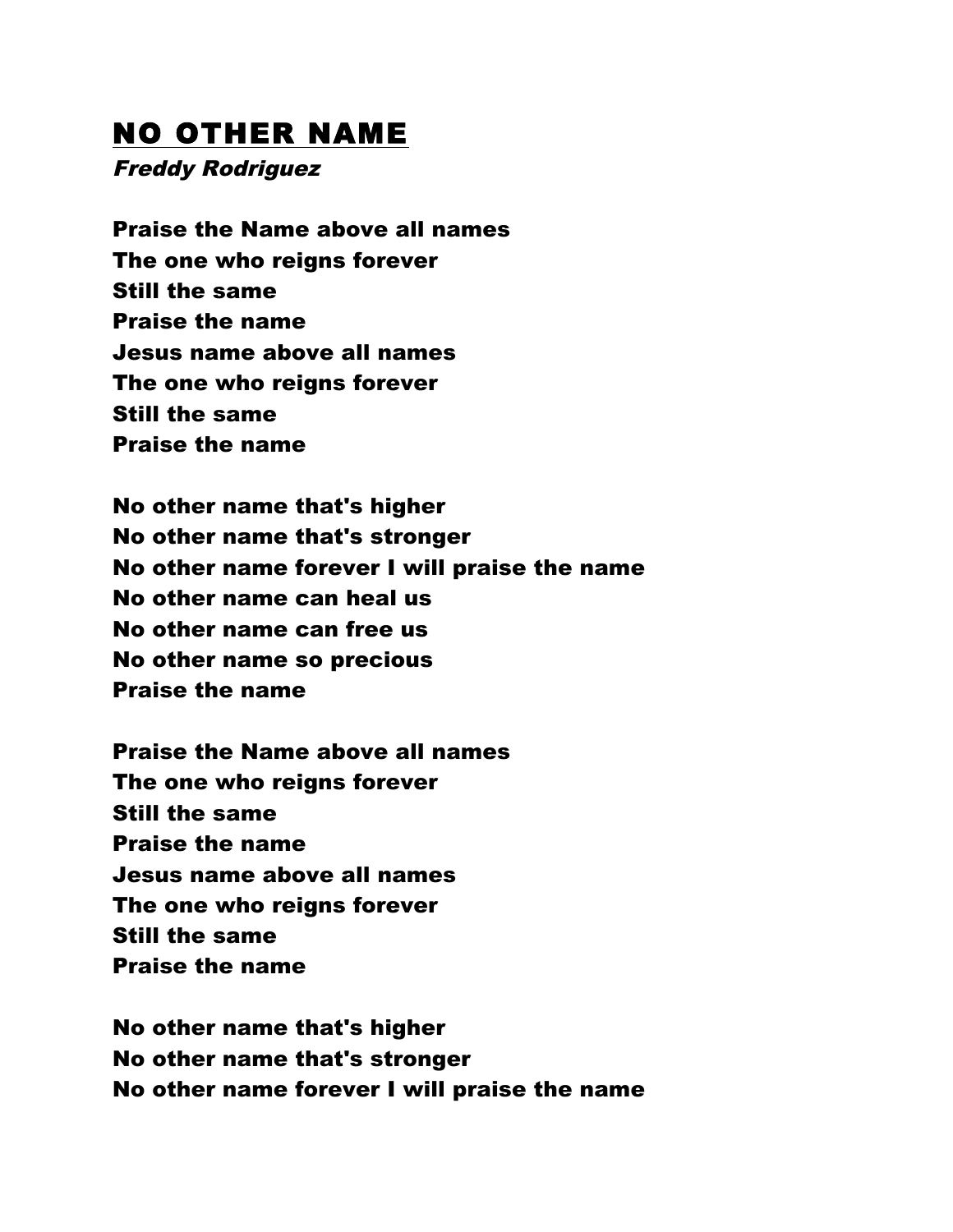No other name can heal us No other name can free us No other name so precious Praise the name

Nombre no hay más grande Nombre no hay más fuerte Nombre no hay por siempre Exáltale Nombre no hay que sane Nombre no hay que salve Nombre no hay precioso **Exáltale** 

Nombre no hay más grande Nombre no hay más fuerte Nombre no hay por siempre Exáltale Nombre no hay que sane Nombre no hay que salve Nombre no hay precioso Exáltale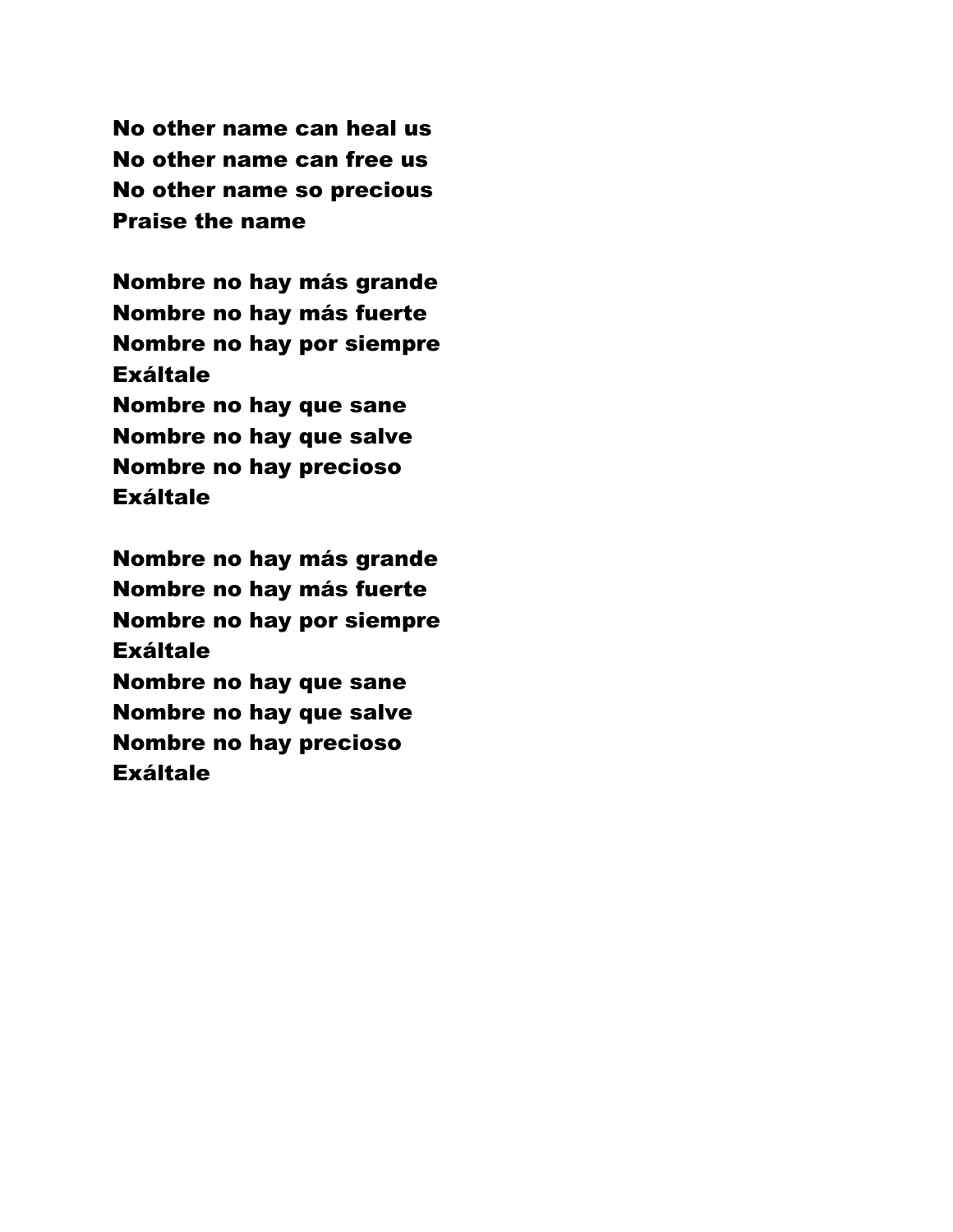# SPEAK O LORD

Keith Getty | Stuart Townend

Speak O Lord as we come to You To receive the food of Your holy word Take Your truth plant it deep in us Shape and fashion us in Your likeness That the light of Christ might be seen today In our acts of love and our deeds of faith Speak O Lord and fulfill in us All Your purposes for Your glory

Teach us Lord full obedience Holy reverence true humility Test our thoughts and our attitudes In the radiance of Your purity Cause our faith to rise Cause our eyes to see Your majestic love and authority Words of power that can never fail Let their truth prevail over unbelief

Speak O Lord and renew our minds Help us grasp the heights of Your plans for us Truths unchanged from the dawn of time That will echo down through eternity And by grace we'll stand on Your promises And by faith we'll walk as You walk with us Speak O Lord till Your church is built And the earth is filled with Your glory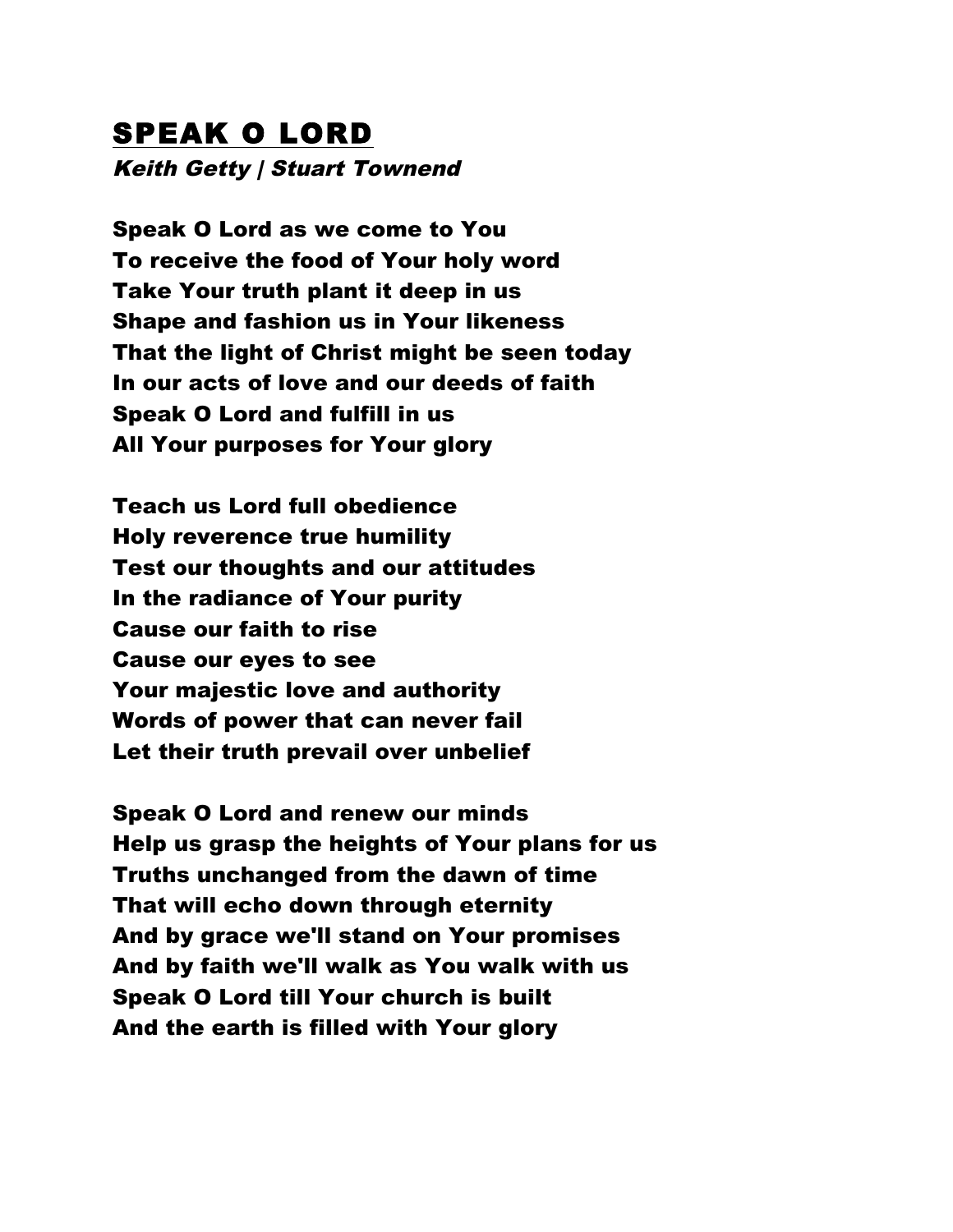#### GREAT IS THY FAITHFULNESS

Thomas Obediah Chisholm | William Marion Runyan

Great is Thy faithfulness O God my Father There is no shadow Of turning with Thee Thou changest not Thy compassions they fail not As Thou hast been Thou forever wilt be

Great is Thy faithfulness Great is Thy faithfulness Morning by morning New mercies I see All I have needed Thy hand hath provided Great is Thy faithfulness Lord unto me

Summer and winter And springtime and harvest Sun moon and stars In their courses above Join with all nature In manifold witness To Thy great faithfulness Mercy and love

Great is Thy faithfulness Great is Thy faithfulness